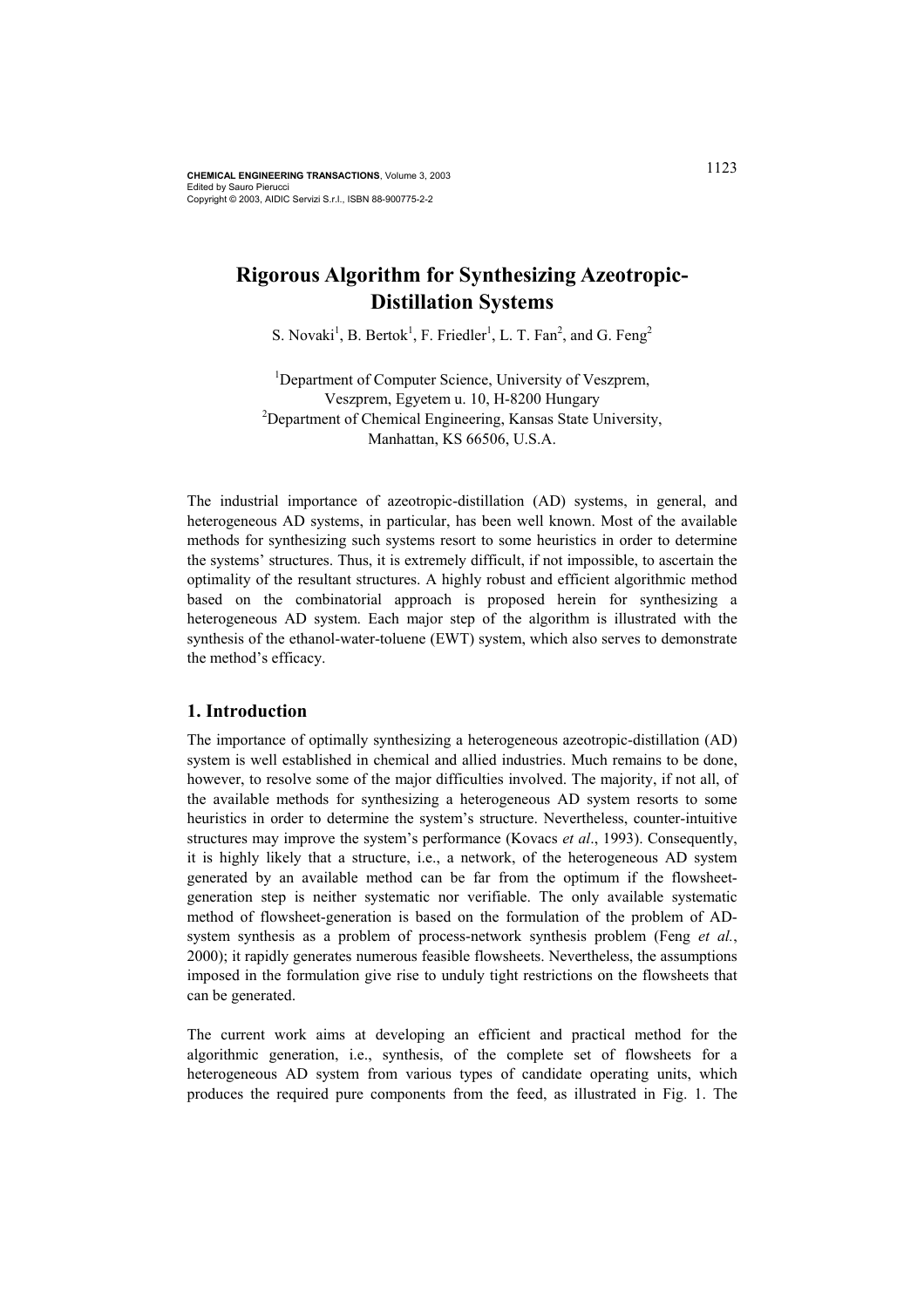development of such a method has been accomplished by merging the virtues of Pgraph representation (Friedler *et al*. 1992a), algorithm SSG (Friedler *et al*. 1992b), and the Means-Ends analysis (Siirola, 1996).

Initially, the candidate operating units are identified on the basis of the feasible inputs and outputs in the regions of the RCM bounded by thermodynamic boundaries and pinches. This renders it possible to derive analytical expressions of the feasible inputs and outputs in terms of the boundaries' coordinates and to automatically and rapidly examine whether an output from a unit of a certain type can be an input to another. Finally, the feasible flowsheets are exhaustively generated algorithmically; they satisfy the constraints related to the products, raw materials, and feasible inputs and outputs of the operating



*Figure 1. Azeotropic distillation problem.* 

units; they also satisfy the mass balances around all the operating units of various types. The optimal and near optimal flowsheets can be recovered from the resulting feasible flowsheets.

#### **2. Problem Formulation**

Lumped materials are introduced to relax the utmost complexity posed by the infinite number of points on the RCM. A lumped material is mapped to a region, a curve or a point of the RCM, if it represents an input or output of an operation or if it represents the desired pure component or feed stream. Lumped material  $L_1$ , shown in Fig. 2., can be an input to a distillation operation with a pure product, i.e., ethanol, as its output stream. Thus, a lumped material is given by a set of concentrations. The candidate operations are identified by the lumped materials representing the feasible regions of their inputs and outputs.



*Figure 2. Lumped material L1.*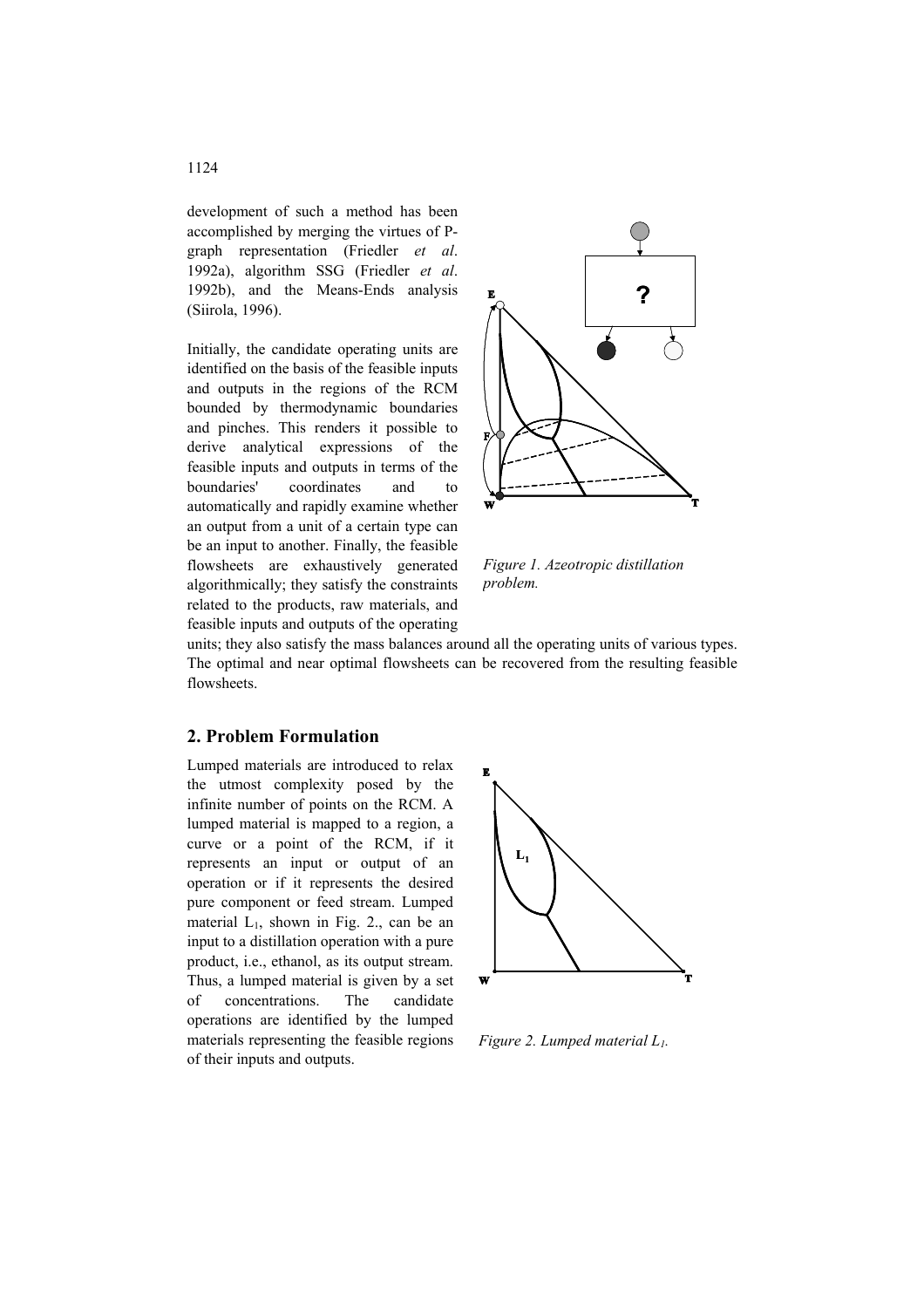### **3. Proposed Algorithm**

As mentioned in Introduction, a combinatorial algorithm is proposed, which is based on P-graph representation, algorithm SSG, and the goal oriented solving paradigm known as Means-Ends analysis. It generates feasible flowsheets in terms of combinatorial properties; mass balances; and constraints related to the inputs and outputs of the operating units, as well as the desired system. The algorithm proceeds as follows:

The input to the algorithm is the set of lumped materials representing the desired products, the set of lumped materials representing the given feed stream, and the set of available operations represented by the lumped materials of their inputs and outputs; see Fig. 3(a).

Every step of the algorithm selects an arbitrary lumped material that needs to be produced. An operation is incorporated into the structure if it is capable of producing the selected lumped material, i.e., if the set of concentrations identifying one of its output streams has an intersection with the set representing the selected lumped material. After the operation is included in the flowsheet, the set of lumped materials representing required products are updated as necessary. Figure 3(b) shows that lumped material  $P_2$  produced, which is given by a set of concentrations denoted by a circle, is excluded from the set of products, while the input to the operation producing material  $P_2$  is included.



*Figure 3. Steps of the algorithm: (a) synthesis problem; (b) subproblem generated in the first step; (c) resultant structure.*

The generation continues on every possible branch enumerating all the alternative combinations of operations capable of producing the lumped materials of interest. The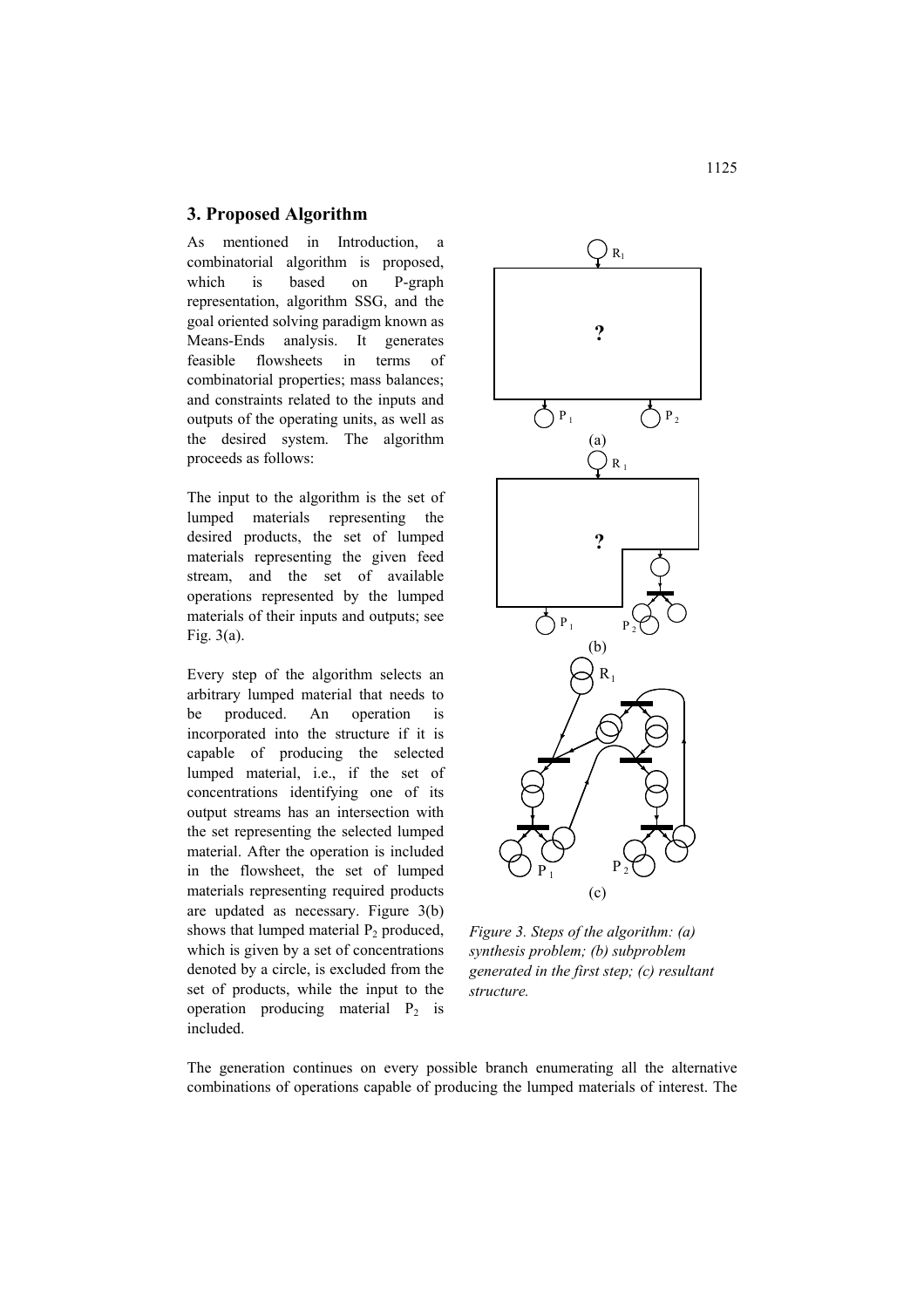algorithm results in a feasible structure on a branch if the flowsheet represents an azeotropic-distillation system where the desired products and inputs to the operating units in the structure are produced, while the given feed stream is consumed; see Fig. 3(c).

#### **4. Implementation**

The linearization of the regions representing the lumped materials can accelerate the algorithm. The solutions generated from the resultant linear model should include all the solutions generated with the non-linear model. Thus, each region is linearized such that it contains every point of the original region.

The proposed implementation requires the lumped materials to be represented by convex regions. Hence, the non-convex regions appearing in Fig. 4(a) are segmented and covered by convex ones, as illustrated in Fig. 4(b).

## **5. Application**

The well-known Ethanol-Water-Toluene (EWT) problem has been revisited with the proposed method. Twelve lumped materials are identified. The operations, including distillation, decanting and mixing, are deemed to be available. The division of non-convex regions of the RCM gives rise to 7 operations.

The proposed algorithm has yielded 15 flowsheets for the problem with a computational time of 5 minutes on a PC of modest size (900MHz; Pentium II Celeron). These flowsheets include wellknown as well as unanticipated flowsheets; see, Fig. 5.

# **6. Conclusion**

A highly robust and efficient algorithmic method has been developed for



*Figure 4. Linearization technique: (a) non-convex region; (b) convex segments covering the non-convex region* 

#### 1126